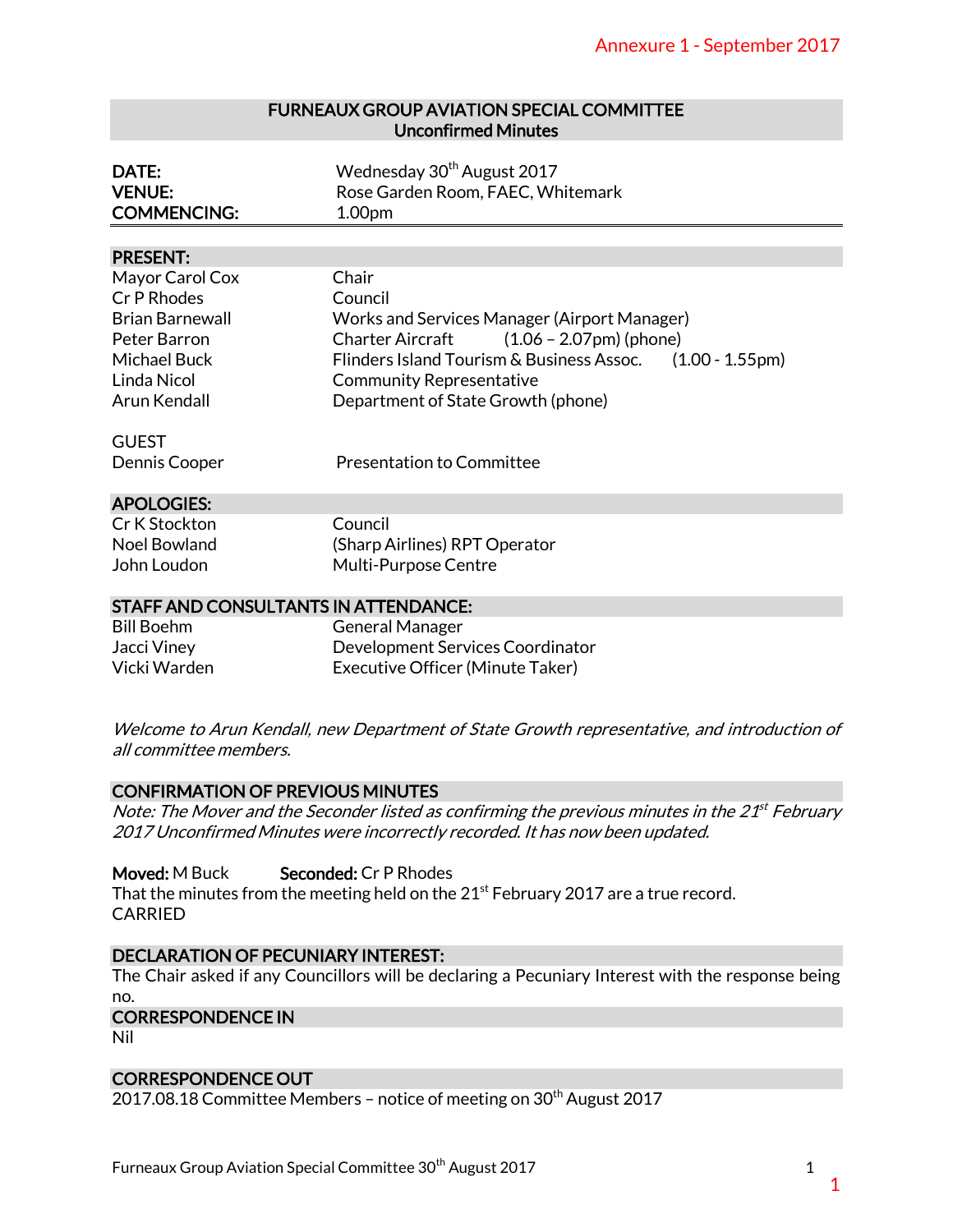# Item 1 Public Submissions

A request for public submissions was advertised in the Island News on  $03<sup>rd</sup>$  August and closed on the 24<sup>th</sup> August February. No submissions were received. Denis Cooper made a submission to the committee in person.

## Submission:

I fly regularly with Frank Willebrand who is very keen to have a hangar at Whitemark airport for protection of his plane. Corrosion is a major issue for plane owners flying around Flinders who don't have a hangar. The ideal location for a hangar is near Leedham's as it gets protection from wind. It's common for airports to have additional hangars for planes. When will Council finalise their plans for hangars? If Council comes up with a lease agreement, the leasee could build the hangar then the income and activity would remain local. Also the current landing fees for the airvan are excessive at \$40 per landing and need to be reviewed.

### Discussion:

This has been discussed and agreed that there would be specific plans for hangars and leasing out areas for hangers. The strategic direction for the airport is to have commercial users located on the terminal side and private operators on Leedham's hangar side. New security requirements coming in may result in screening in the future which will have to be taken into consideration.

The airport was surveyed last week and Council will be able to come up with a plan very soon. There are a number of private pilots desperate to lease land and build a hangar for protection of their plane.

A consultant has looked at a wide range of airports and found that our current landing fees are comparable with all other airports. For a commercial operator, the landing fee covers full access to the tarmac and terminal building and amenities in Whitemark. In Launceston you can wait half an hour to get access for your passenger and you pay a landing fee and a gate fee. It's the level of service that you get for the landing fee that's important and Whitemark provides good service. Council owns the airport. Do we let ratepayers pay for the businesses' landing fees or do we let the businesses pay? Annexure 1 - September 2017<br>
wws on 03<sup>rd</sup> August and closed on<br>
Cooper made a submission to the<br>
cooper made a submission to the<br>
hangar at Whitemark airport for<br>
thama's as it gets protection from<br>
lanes. When will Coun

Council is open to discussing an annual agreement relating to landing fees.

# Item 2 Airport Update

# Staffing:

Brian Barnewall is now Airport Manager as well as Works & Services Manager with Cody Swan in charge of the on-ground operations. Jacci Viney is assisting Brian with project work as required and specific expertise will be recruited in when needed.

#### Hangars:

Staff have invited feedback on hangar needs from the small commercial operators and had discussions with private hangar owners as well as one commercial operator. The desire is to work with the master plan to come up with a blueprint for the future. These discussions have highlighted a whole range of issues and differences in needs but Council will make the final decision on the look, feel, and plan of the hangars. Separation of private and commercial operators will help with possible changing security needs.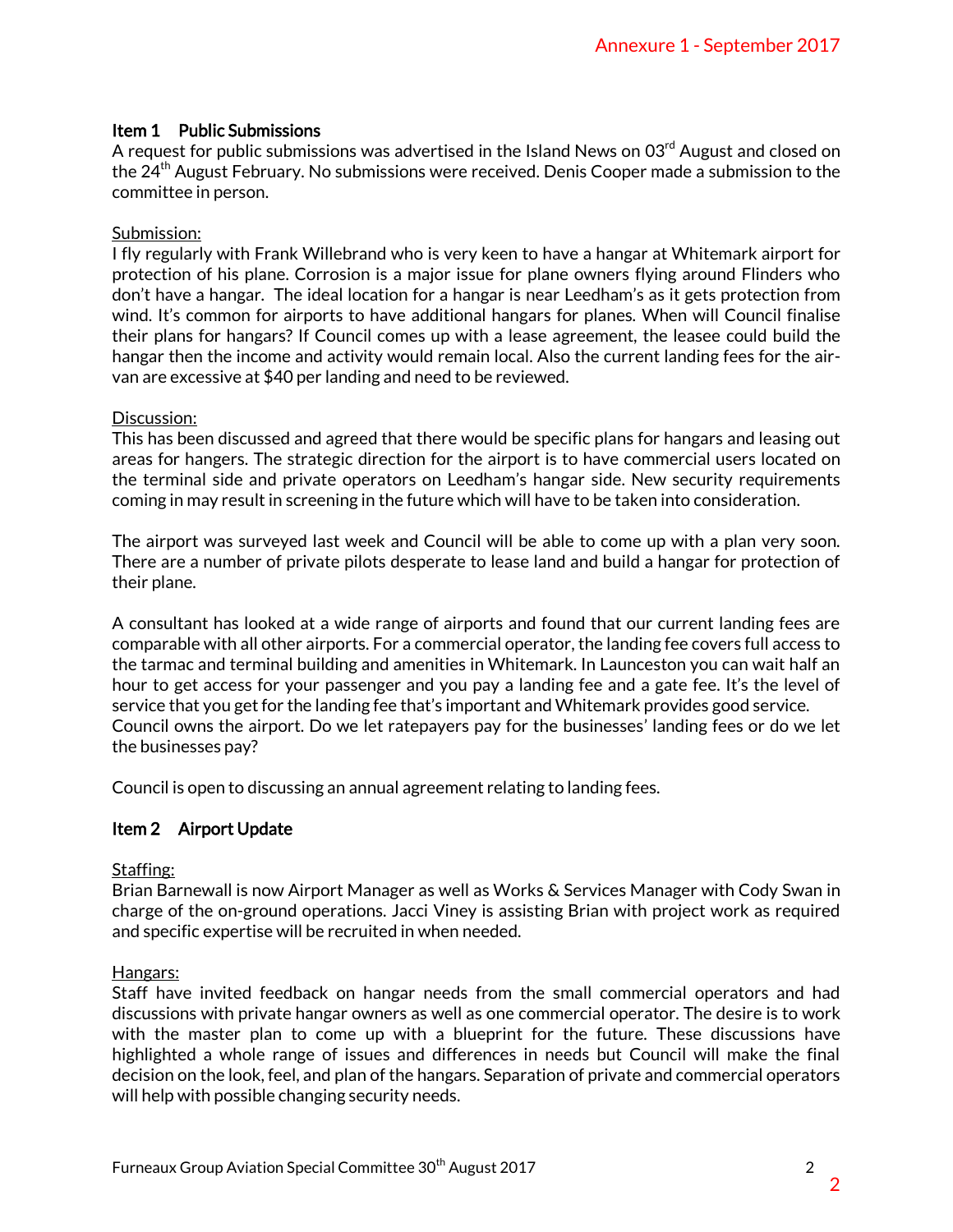The survey will show all existing structures at the airport in 2D and 3D. Staff will be able to present a proposed plan in the next few weeks.

ACTION: Brian and Jacci to develop a proposed plan for the airport to bring back to the Aviation Committee for consideration.

## Fuel:

A lot of private pilots won't come to Flinders because of the fuel call-out fee and the cost of the fuel. Some pilots are coming in groups of 4 or 5 planes and all are being charged a call-out fee to get fuel at the same time. Swipe card for fuel would be the best but it would be expensive. The fuel tank has been tested and it passes inspection but some exterior rust needs treatment. The tank is owned by Sharp. Council needs to put together an agreement that details what Council's expectations are regarding the fuel. Despite previously not wishing to take it on, Council may have to investigate taking on the fuel facility as it's a vital resource for the Island.

#### Marketing:

If encouraging more business into the airport, how are we going to market it? Linda Nicol can put staff in touch with all the flying clubs within Australia.

Thinking of ways to use the terminal better and encourage visitation but we don't have the infrastructure to accommodate increased visitation. Some groups have had a bad experience and won't come back and we don't want that to happen again. Need more car hire, bus hire, tour operators, accommodation, restaurants etc.

Will increase links with airport associations and with FITBA. Staff believe the airport should have its own website.

#### Storage Units:

Storage units at the airport was another potential money-making project that appears to have fallen off the list. A report was presented to council some time ago on this project and costings were undertaken. Discussions with users have highlighted the desire for vehicle storage. Staff will investigate the status of this potential project.

#### Runway:

A section of the back runway was successfully stabilised with foam by Hi-way Stabilisers. They predict the foam stabilisation should last about 25 years. A reflectograph is coming to the Island and will take measurements on the repair. A good result is expected. Staff are optimistic that the runway will last and deal with the metro landings. From a technical viewpoint we are well placed to invest in this technology. Only some small patching is now needed. Staff hope that in summer of 2019 they will be in a position to make a decision on whether or not to stabilise the whole runway. It may be worth considering expanding the envelope of the runway to take bigger aircraft in the future. Annexure 1 - September 2017<br>2D and 3D. Staff will be able to<br>2D and 3D. Staff will be able to<br>port to bring back to the Aviation<br>1 call-out fee and the cost of the<br>1 call-out fee and the cost of the<br>1 call-out fee and the

# Item 3 Solar Array at the Airport Update

The frames have been made for the solar panels and they should be re-erected next week.

#### Item 4 Passenger Numbers (Information)

RPT passenger numbers for all airports can be found by visiting the following website however figures for the Year ending  $30<sup>th</sup>$  June 2017 have not yet been released.